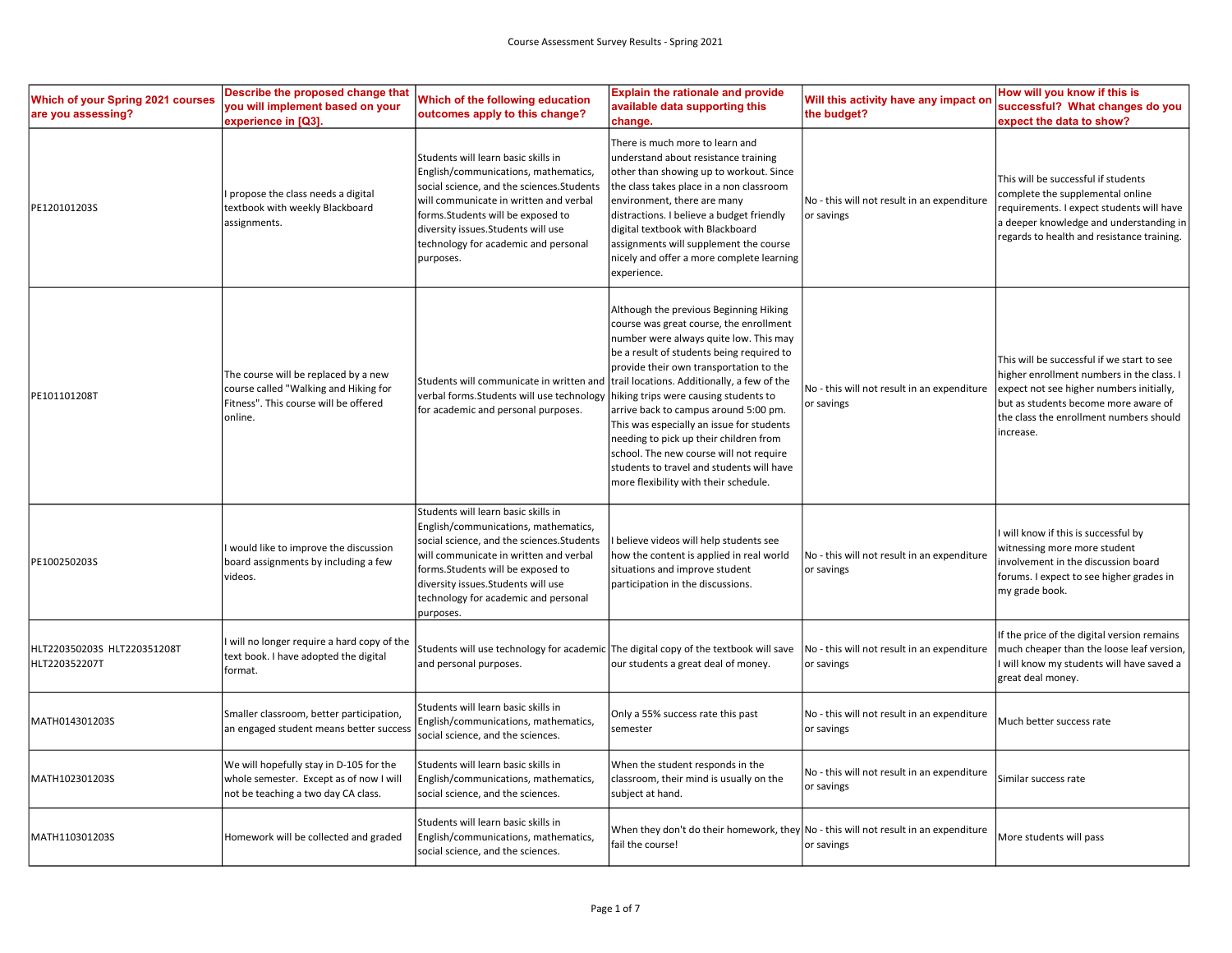| Which of your Spring 2021 courses<br>are you assessing? | Describe the proposed change that<br>you will implement based on your<br>experience in [Q3].                                                                           | Which of the following education<br>outcomes apply to this change?                                                                                                                                                                                | <b>Explain the rationale and provide</b><br>available data supporting this<br>change.                                                                                                                                                                                                               | Will this activity have any impact on<br>the budget?                                                        | How will you know if this is<br>successful? What changes do you<br>expect the data to show?                                                                                                    |
|---------------------------------------------------------|------------------------------------------------------------------------------------------------------------------------------------------------------------------------|---------------------------------------------------------------------------------------------------------------------------------------------------------------------------------------------------------------------------------------------------|-----------------------------------------------------------------------------------------------------------------------------------------------------------------------------------------------------------------------------------------------------------------------------------------------------|-------------------------------------------------------------------------------------------------------------|------------------------------------------------------------------------------------------------------------------------------------------------------------------------------------------------|
| MATH214320203S                                          | My syllabus will be more specific in their<br>choice and the first day I will emphasize<br>what their choice means.                                                    | Students will learn basic skills in<br>English/communications, mathematics,<br>social science, and the sciences.                                                                                                                                  | Tests were coming in very late with<br>suspected cheating on the part of a<br>couple of students. Little work was done<br>to understand the material                                                                                                                                                | No - this will not result in an expenditure<br>or savings                                                   | A better success rate for the semester                                                                                                                                                         |
| MATH102302203S MATH001101203S                           | realize that the big Sheid room was for<br>social distancing, but the smaller room<br>gives more of a family feeling and better<br>student response.                   | Students will learn basic skills in<br>English/communications, mathematics,<br>social science, and the sciences. Students<br>will communicate in written and verbal<br>forms.                                                                     | Covid threw us a curve and the new<br>situation - huge classroom - hampered<br>communication in the class.                                                                                                                                                                                          | No - this will not result in an expenditure<br>or savings                                                   | A better success rate - A, B, C's                                                                                                                                                              |
| CIS280301203S                                           | Removal of the career planning<br>assignments and activities from the<br>curriculum. This will allow the student to<br>focus on obtaining the work component<br>hours. | Students will communicate in written and<br>verbal forms. Students will be exposed to<br>diversity issues. Students will use<br>technology for academic and personal<br>purposes.                                                                 | With the addition of BUS 2213<br>Employment Readiness course for the<br>degree, the student will perform career<br>planning activities and acquire the skills<br>necessary to obtain employment.                                                                                                    | No - this will not result in an expenditure   Evaluations from internship sites and<br>or savings           | students.                                                                                                                                                                                      |
| CIS272350203S                                           | Reduce the number of irrelevant lab<br>exercises.                                                                                                                      | Students will learn basic skills in<br>English/communications, mathematics,<br>social science, and the sciences. Students<br>will communicate in written and verbal<br>forms. Students will use technology for<br>academic and personal purposes. | Students can spend more time focusing<br>on the skills necessary to identify, assess<br>and manage cybersecurity threats                                                                                                                                                                            | No - this will not result in an expenditure Student feedback and grade<br>or savings                        | improvement.                                                                                                                                                                                   |
| CIS131350203S                                           | Late assignments are no longer allowed.                                                                                                                                | Students will use technology for academic<br>and personal purposes.                                                                                                                                                                               | nput from the CIS Advisory Council state<br>employers expect employees to meet<br>their deadlines.                                                                                                                                                                                                  | No - this will not result in an expenditure $\vert$ Students will submit their assignments by<br>or savings | the due date.                                                                                                                                                                                  |
| CIS122340203S                                           | Without the proper infrastructure,<br>virtualization, and/or tools, return to the<br>appropriate amount of class time<br>allocated for a 3 credit seated course.       | Students will learn basic skills in<br>English/communications, mathematics,<br>social science, and the sciences. Students<br>will communicate in written and verbal<br>forms. Students will use technology for<br>academic and personal purposes. | Due to the pandemic, class size and class<br>time were reduced which impacted<br>student learning. Students completed<br>various lab exercises outside of class<br>without instructor guidance and<br>collaboration with classmates. Students<br>were frustrated and confused. Grades<br>were poor. | No - this will not result in an expenditure Student input will reflect their<br>or savings                  | understanding and grades will improve.                                                                                                                                                         |
| CIS120601203S                                           | mplement a web hosting service to<br>provide remote access to specialized<br>classroom equipment without<br>eopardizing the integrity of the<br>curriculum.            | Students will use technology for academic<br>and personal purposes.                                                                                                                                                                               | Due to the pandemic, I added a Zoom<br>video component for those students that<br>needed remote access and some lab<br>exercises were not conducive for online.<br>Therefore, these lab exercises were not<br>successfully completed by remote<br>learners.                                         | Yes - this will require an additional<br>expenditure                                                        | Students will access the specialized<br>classroom equipment remotely and<br>successfully complete lab exercises and<br>collaborate with classmates located in the<br>classroom and off campus. |
| CIS110340203S                                           | mplement a web hosting service to<br>provide remote access to specialized<br>classroom equipment without<br>eopardizing the integrity of the<br>curriculum.            | Students will use technology for academic<br>and personal purposes.                                                                                                                                                                               | Due to the pandemic, I added a Zoom<br>video component for those students that<br>needed remote access and some lab<br>exercises were not conducive for online.<br>Therefore, these lab exercises were not<br>successfully completed by remote<br>learners.                                         | Yes - this will require an additional<br>expenditure                                                        | Students will access the specialized<br>classroom equipment remotely and<br>successfully complete lab exercises and<br>collaborate with classmates located in the<br>classroom and off campus. |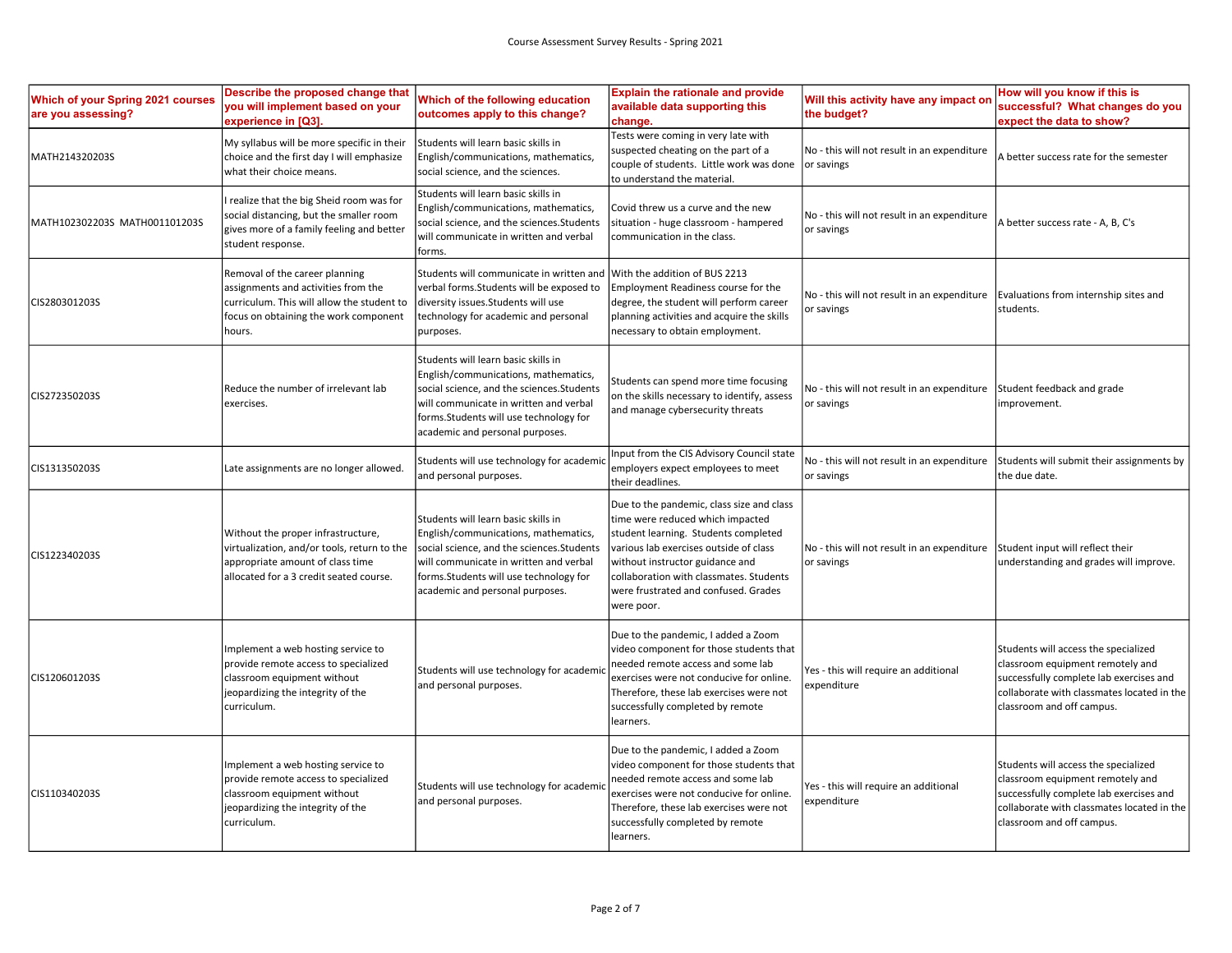| Which of your Spring 2021 courses<br>are you assessing?           | Describe the proposed change that<br>you will implement based on your<br>experience in [Q3].                                                             | Which of the following education<br>outcomes apply to this change?                                                                                                                                                                                                                                   | <b>Explain the rationale and provide</b><br>available data supporting this<br>change.                                                                                                 | Will this activity have any impact on<br>the budget?      | How will you know if this is<br>successful? What changes do you<br>expect the data to show?   |
|-------------------------------------------------------------------|----------------------------------------------------------------------------------------------------------------------------------------------------------|------------------------------------------------------------------------------------------------------------------------------------------------------------------------------------------------------------------------------------------------------------------------------------------------------|---------------------------------------------------------------------------------------------------------------------------------------------------------------------------------------|-----------------------------------------------------------|-----------------------------------------------------------------------------------------------|
| ENG200350203S                                                     | will have students complete a Student<br>Enrichment assignment in which they<br>have to provide information on an<br>author/work not shared in the text. | Students will learn basic skills in<br>English/communications, mathematics,<br>social science, and the sciences.Students<br>will communicate in written and verbal<br>forms. Students will be exposed to<br>diversity issues. Students will use<br>technology for academic and personal<br>purposes. | Students will research beyond the text<br>and share information with their peers.                                                                                                     | No - this will not result in an expenditure<br>or savings | This will be for a grade.                                                                     |
| ENG101353203S                                                     | no change                                                                                                                                                |                                                                                                                                                                                                                                                                                                      |                                                                                                                                                                                       | No - this will not result in an expenditure<br>or savings |                                                                                               |
| PHYS120450203S PHYS120451203S<br>PHYS1204L40203S                  | will continue adding and to our course<br>workbook.                                                                                                      | Students will learn basic skills in<br>English/communications, mathematics,<br>social science, and the sciences.Students<br>will communicate in written and verbal<br>forms.Students will be exposed to<br>diversity issues. Students will use<br>technology for academic and personal<br>purposes.  | Students expressed a need for additional<br>practice on some course topics.                                                                                                           | No - this will not result in an expenditure<br>or savings | expect to see an increase in final exam<br>grades.                                            |
| MATH002101207T                                                    | We are changing from 7 weeks to 15<br>weeks.                                                                                                             | Students will learn basic skills in<br>English/communications, mathematics,<br>social science, and the sciences.                                                                                                                                                                                     | This should help drive success rates.                                                                                                                                                 | No - this will not result in an expenditure<br>or savings | We should see higher pass rates.                                                              |
| MATH003135203S                                                    | want to require additional homework<br>and projects to support their standard<br>math class.                                                             | Students will learn basic skills in<br>English/communications, mathematics,<br>social science, and the sciences.                                                                                                                                                                                     | My students will have a higher pass rate<br>in both my class and their standard math<br>class.                                                                                        | No - this will not result in an expenditure<br>or savings | My students will have a higher pass rate<br>n both my class and their standard math<br>class. |
| CPT012335203S, CPT012340207T                                      | I want to have my students work in small<br>groups to complete and present a project                                                                     | Students will learn basic skills in<br>English/communications, mathematics,<br>social science, and the sciences.Students<br>will use technology for academic and<br>personal purposes.                                                                                                               | This change should improve student<br>engagement.                                                                                                                                     | No - this will not result in an expenditure<br>or savings | will have more students completing their<br>assignments.                                      |
| ORT101151208T, ORT101140207T,<br>ORT101150207T, and ORT101120207T | would like to use more open resource<br>material in this class.                                                                                          | Students will use technology for academic<br>and personal purposes.                                                                                                                                                                                                                                  | This would allow students access to<br>course material without purchasing a<br>textbook.                                                                                              | No - this will not result in an expenditure<br>or savings | Students who do not have textbooks<br>would be able to complete assignments.                  |
| EDU203301203S                                                     | would like to add a few more<br>assignments, project based. I feel that<br>would enrich the course                                                       | Students will be exposed to diversity<br>issues.                                                                                                                                                                                                                                                     | After a semester of using a new textbook,<br>would like to add a few more<br>assignments, project based, instead of<br>quizzes and tests for points, more<br>balanced in assignments. | No - this will not result in an expenditure<br>or savings | Students having a deeper understanding<br>of the material.                                    |
| EDU 20433350203S                                                  | am going to add lecture videos of myself Students will use technology for academic<br>to help support textbook.                                          | and personal purposes.                                                                                                                                                                                                                                                                               | Visiting with students this semester, they<br>felt that would help them understand the<br>material better.                                                                            | No - this will not result in an expenditure<br>or savings | Feedback from students and hopefully<br>grade improvement.                                    |
| EDU213301203S                                                     | No changes for the Fall, however, I would<br>like to make textbook changes for Spring<br>2022                                                            | Students will learn basic skills in<br>English/communications, mathematics,<br>social science, and the sciences.                                                                                                                                                                                     | n/a                                                                                                                                                                                   | No - this will not result in an expenditure<br>or savings | n/a                                                                                           |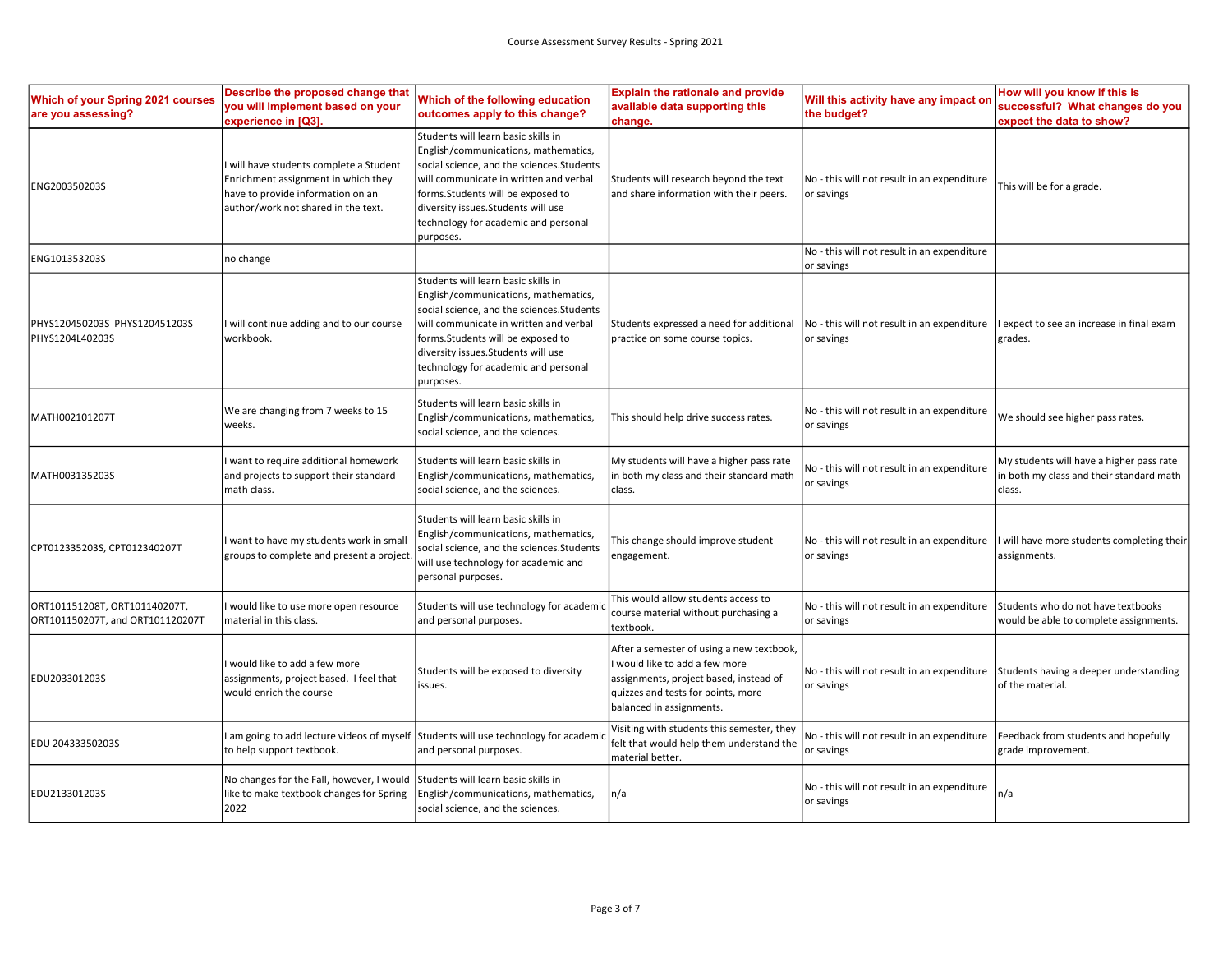| Which of your Spring 2021 courses<br>are you assessing? | Describe the proposed change that<br>you will implement based on your<br>experience in [Q3].                                                                                                                                                                                                                                                                                                                                                                                                                                                                                                                                               | Which of the following education<br>outcomes apply to this change?                                                                                                                                                                              | <b>Explain the rationale and provide</b><br>available data supporting this<br>change.                                                                                                                                                                                                                                                                                                                   | Will this activity have any impact on<br>the budget?      | How will you know if this is<br>successful? What changes do you<br>expect the data to show?           |
|---------------------------------------------------------|--------------------------------------------------------------------------------------------------------------------------------------------------------------------------------------------------------------------------------------------------------------------------------------------------------------------------------------------------------------------------------------------------------------------------------------------------------------------------------------------------------------------------------------------------------------------------------------------------------------------------------------------|-------------------------------------------------------------------------------------------------------------------------------------------------------------------------------------------------------------------------------------------------|---------------------------------------------------------------------------------------------------------------------------------------------------------------------------------------------------------------------------------------------------------------------------------------------------------------------------------------------------------------------------------------------------------|-----------------------------------------------------------|-------------------------------------------------------------------------------------------------------|
| CIS258301203S                                           | a degree change has been made effective<br>Fall 2021 which reduces the number of<br>required internship work hours so there<br>will be more efficiency with less "busy<br>work" to meet the required number of<br>hours. Also, a Financial Literacy course<br>has been added to the degree to<br>compensate for the change in credit<br>hours from the Internship course. These<br>two changes keep the degree at 60 credit<br>hours but also gives the student<br>additional knowledge to support their<br>personal financial responsibilities as well<br>as the knowledge they may need if they<br>become self-employed in their career. | Students will learn basic skills in<br>English/communications, mathematics,<br>social science, and the sciences.Students<br>will communicate in written and verbal<br>forms.Students will use technology for<br>academic and personal purposes. | The more efficient a student can work<br>independently while gaining "real world"<br>work experience in their chose career<br>with their internship site supervisors, the<br>more valuable an employee they will be<br>to their company or being self employed                                                                                                                                          | No - this will not result in an expenditure<br>or savings | By the success of the students obtaining<br>jobs in their chosen field of student upon<br>graduation. |
| CIS256350203S                                           | Plan to use a combination of book info,<br>updated resources from the Internet<br>along with Case Studies involving<br>Corporate environment that have a web<br>presence. Technology curriculum<br>changes so quickly that adding updated<br>online resources helps expand curriculum<br>knowledge from the course book.                                                                                                                                                                                                                                                                                                                   | Students will communicate in written and<br>verbal forms. Students will be exposed to<br>diversity issues.Students will use<br>technology for academic and personal<br>purposes.                                                                | Student will have a better understanding<br>of how an online presence for a business<br>can help improve the revenue of said<br>business or force it to become less<br>successful. Depending on the type of<br>business, lack of a strong web presence,<br>solid resources to support customer<br>service and lack of security are three<br>areas that can hinder the success of an<br>online business. | No - this will not result in an expenditure<br>or savings | Course retention and success of the<br>students through the semester                                  |
| CIS250350203S, CIS250351203S                            | Add more instructional videos to support<br>step by step assignments when learning<br>new functions in a software program.<br>This will help increase the knowledge of<br>the software functions when using to<br>work through a "real world" software<br>problem (that will also use their critical<br>thinking skills)                                                                                                                                                                                                                                                                                                                   | Students will use technology for academic<br>and personal purposes.                                                                                                                                                                             | When working through simulated<br>software problems they may face in the<br>working environment, they will have<br>some experience applying critical thinking or savings<br>skills and knowledge of the software<br>functions to apply a solution.                                                                                                                                                      | No - this will not result in an expenditure               | mproved understanding of how to work<br>through a software problem for a<br>solution.                 |
| CIS105330207T, CIS105331208T,<br>CIS105350207T          | additional short videos to offer more<br>assignment explanation and more audio-<br>visual support for each lesson. This would Students will use technology for academic<br>be helpful for students working on<br>assignments outside of class as well as the<br>online course sections.                                                                                                                                                                                                                                                                                                                                                    | and personal purposes.                                                                                                                                                                                                                          | This would be helpful for students<br>working on assignments outside of class<br>as well as the online course sections.<br>Students will be able to have a better<br>visual learning guide with additional<br>tutorial videos to use as they work<br>through a software problem.                                                                                                                        | No - this will not result in an expenditure<br>or savings | ncreased better quality of the work<br>students complete and submit for the<br>assignment grade       |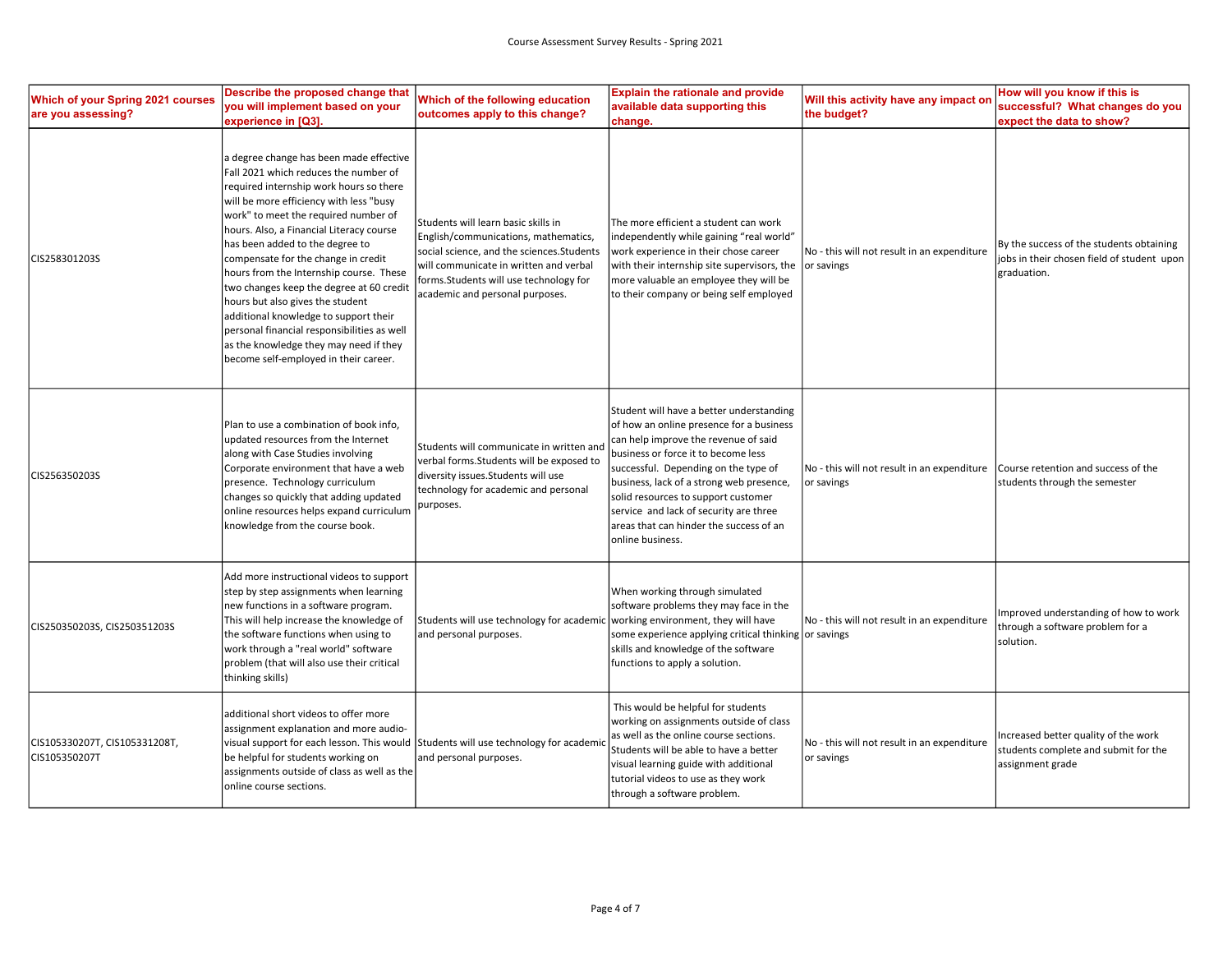| Which of your Spring 2021 courses<br>are you assessing? | Describe the proposed change that<br>you will implement based on your<br>experience in [Q3].                                                     | Which of the following education<br>outcomes apply to this change?                                                                                                | <b>Explain the rationale and provide</b><br>available data supporting this<br>change.                                                                                                                                                                                                      | Will this activity have any impact on<br>the budget?      | How will you know if this is<br>successful? What changes do you<br>expect the data to show?                                                                      |
|---------------------------------------------------------|--------------------------------------------------------------------------------------------------------------------------------------------------|-------------------------------------------------------------------------------------------------------------------------------------------------------------------|--------------------------------------------------------------------------------------------------------------------------------------------------------------------------------------------------------------------------------------------------------------------------------------------|-----------------------------------------------------------|------------------------------------------------------------------------------------------------------------------------------------------------------------------|
| SOC221301203S                                           | I plan on using more visual and video<br>components for this class to enhance<br>overall comprehension and retention of<br>students.             | Students will learn basic skills in<br>English/communications, mathematics,<br>social science, and the sciences. Students<br>will be exposed to diversity issues. | Have greater understanding of and<br>exposure to a variety of issues relating to<br>the study of Sociology. It will help to<br>enhance student understanding of issues<br>being discussed. Students learn in a<br>variety of ways. This will aid students<br>with diverse learning styles. | No - this will not result in an expenditure<br>or savings | will know if this is successful by higher<br>student attendance, retention, and<br>grades.                                                                       |
| BUS285330203S                                           |                                                                                                                                                  |                                                                                                                                                                   |                                                                                                                                                                                                                                                                                            |                                                           |                                                                                                                                                                  |
| BUS284101203S                                           | No change.                                                                                                                                       |                                                                                                                                                                   |                                                                                                                                                                                                                                                                                            |                                                           |                                                                                                                                                                  |
| BUS220301203S                                           | I would like more interaction for the<br>students.                                                                                               | Students will communicate in written and<br>verbal forms.                                                                                                         | Students learn more in a hands-on<br>environment. Letting them teach will help<br>them to learn.                                                                                                                                                                                           | No - this will not result in an expenditure<br>or savings | There will be an end of course survey. I<br>hope the data will show an increase in<br>knowledge.                                                                 |
| BUS210350203S                                           | More hands-on homework rather than in-<br>book surveys.                                                                                          | Students will communicate in written and<br>verbal forms.                                                                                                         | Students can reflect on their personal<br>experiences.                                                                                                                                                                                                                                     | No - this will not result in an expenditure<br>or savings | More open-ended questions will result in<br>greater attention to detail when<br>answering questions.                                                             |
| BUS100230203S                                           | plan to have a guest speaker every other<br>week from a different professional in the<br>financial and insurance fields.                         | Students will be exposed to diversity<br>issues.                                                                                                                  | Students who are exposed to first hand<br>knowledge of a topic will have an<br>opportunity to ask questions and get<br>accurate feedback.                                                                                                                                                  | No - this will not result in an expenditure<br>or savings | Student will be able to adequately<br>prepare a household budget using<br>accurate measures.                                                                     |
| CRJ204320203S                                           | will require students to be more<br>prepared to discuss what is relevant in<br>the weekly chapter and it's also being<br>discussed by the media. | Students will communicate in written and<br>verbal forms.                                                                                                         | If students are better prepared to discuss<br>relevant issues in policing and<br>community, we will have better group<br>discussions in the classroom.                                                                                                                                     | No - this will not result in an expenditure<br>or savings | By seeing if students are better prepared<br>for discussion.                                                                                                     |
| CRJ203320203S                                           | Being a hybrid class, I struggled getting<br>students to either appear live in the class<br>or via zoom.                                         | Students will use technology for academio<br>and personal purposes.                                                                                               | Students need to have a better<br>understanding the importance of<br>attending class to enhance learning.                                                                                                                                                                                  | No - this will not result in an expenditure<br>or savings | By ensuring they understand the<br>attendance policy and checking<br>attendance. If they attend class, they<br>should have a higher grade on the<br>assignments. |
| CRJ102350203S                                           | I will change some of the videos that<br>students are required to watch weekly to<br>ensure they are current.                                    | Students will communicate in written and<br>verbal forms.                                                                                                         | Students are expected to document their<br>"take-a-way" after watching the video.<br>They will be required to write a minimum  or savings<br>of 250 words.                                                                                                                                 | No - this will not result in an expenditure               | By grading each assignment and ensuring<br>they understand the learning objective of<br>the assignment.                                                          |
| BIOL2104L40203S                                         | Labs will increase hands on experience<br>and include walk through videos                                                                        | Students will use technology for academic<br>and personal purposes.                                                                                               | COVID-19 made hands on labs nearly<br>impossible, will be increasing the number<br>of hands on labs back to pre-pandemic<br>labs but will now incorporate<br>instructional videos to help students learn<br>procedures.                                                                    | No - this will not result in an expenditure<br>or savings | Increased understanding of procedures<br>and increased scores on those questions<br>on exams.                                                                    |
| BIOL2014L40203S                                         | Get rid of the required lab book and<br>create our own (with Dr. Roach)                                                                          | Students will learn basic skills in<br>English/communications, mathematics,<br>social science, and the sciences.                                                  | The lab manual we are currently using<br>does not explain things well and we use<br>very little from it. A new instructor<br>created lab book will be easier for our<br>students to understand and will be free<br>for them.                                                               | No - this will not result in an expenditure<br>or savings | Students will have a better understanding<br>of materials and instructions and will<br>decrease the amount of time we have to<br>spend explaining instructions.  |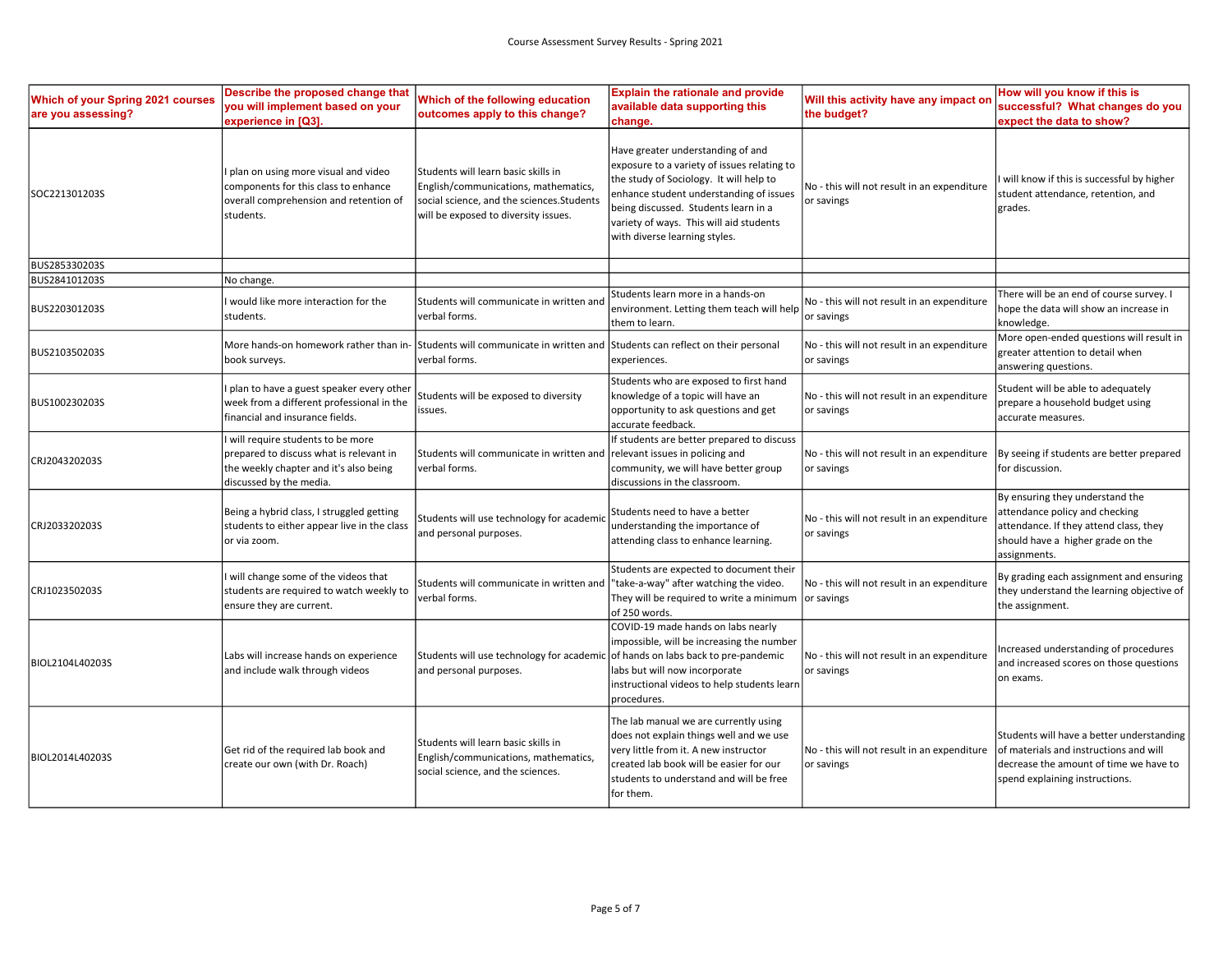| Which of your Spring 2021 courses<br>are you assessing? | Describe the proposed change that<br>you will implement based on your<br>experience in [Q3].                                                                                                                                                                                                                                                                                                                                                                                                                                                | Which of the following education<br>outcomes apply to this change?                                                                                                                                                                                | <b>Explain the rationale and provide</b><br>available data supporting this<br>change.                                                                                      | Will this activity have any impact on<br>the budget?                                                                           | How will you know if this is<br>successful? What changes do you<br>expect the data to show? |
|---------------------------------------------------------|---------------------------------------------------------------------------------------------------------------------------------------------------------------------------------------------------------------------------------------------------------------------------------------------------------------------------------------------------------------------------------------------------------------------------------------------------------------------------------------------------------------------------------------------|---------------------------------------------------------------------------------------------------------------------------------------------------------------------------------------------------------------------------------------------------|----------------------------------------------------------------------------------------------------------------------------------------------------------------------------|--------------------------------------------------------------------------------------------------------------------------------|---------------------------------------------------------------------------------------------|
| BIOL102450203S BIOL1024L40203S                          | Course Materials - for online - make more<br>videos for lab rather than using other<br>instructor's videos in order to tailor it<br>more toward what I would like them to<br>know. These videos can also be posted for<br>my seated classes as well.                                                                                                                                                                                                                                                                                        | Students will use technology for academic<br>and personal purposes.                                                                                                                                                                               | There are some concepts which I want my<br>students to understanding, so making<br>videos tailored to those concepts will help or savings<br>them understand those better. | No - this will not result in an expenditure                                                                                    | Lab assignment grades should increase in<br>the areas where these topics are covered.       |
| BUS221301203S                                           | More role play/ presentation and group<br>assignments.                                                                                                                                                                                                                                                                                                                                                                                                                                                                                      | Students will learn basic skills in<br>English/communications, mathematics,<br>social science, and the sciences.Students<br>will communicate in written and verbal<br>forms.                                                                      | Students need practice articulating<br>examples of their employability skills and<br>practice interviewing.                                                                | No - this will not result in an expenditure<br>or savings                                                                      | Improved feedback from mock<br>interviewers(industry people).                               |
| TECH244401203S                                          | This is expected to be continuous process:<br>Research OEM materials for possible<br>replacement of textbook materials.<br>Configure simulation software to closely<br>approximate current lab equipment setup<br>and configuration. Develop student<br>lookup of manufacturer manuals a<br>datasheets for various configuration<br>settings, adjustments and maintenance<br>recommendations. Create or implement<br>virtual or hands-on labs related to setup<br>and configuration of workstation material<br>handling and safety devices. | Students will use technology for academic<br>and personal purposes.                                                                                                                                                                               |                                                                                                                                                                            | No - this will not result in an expenditure<br>or savings                                                                      | Hands-on skills assessments and<br>checklists.                                              |
| TECH213401203S                                          |                                                                                                                                                                                                                                                                                                                                                                                                                                                                                                                                             | Students will learn basic skills in<br>English/communications, mathematics,<br>social science, and the sciences. Students<br>will use technology for academic and<br>personal purposes.                                                           | A closer relationship of these competency<br>outcomes to their current/future<br>employment skills will increase their<br>personal value.                                  | Yes - this will require an additional<br>expenditure                                                                           | Increased retention - enrollment as well<br>as learned knowledge.                           |
| TECH140401203S                                          | Shift toward Competency-based Hybrid<br>instruction                                                                                                                                                                                                                                                                                                                                                                                                                                                                                         | Students will learn basic skills in<br>English/communications, mathematics,<br>social science, and the sciences.Students<br>will use technology for academic and<br>personal purposes.                                                            | A closer relationship of these competency<br>outcomes to their current/future<br>employment skills will increase their<br>personal value.                                  | Yes - this will require an additional<br>expenditure                                                                           | Increased retention - enrollment as well a<br>learned knowledge                             |
| AUTO2508L01208T                                         | Better-structured checklist of tasks<br>related to each prerequisite class                                                                                                                                                                                                                                                                                                                                                                                                                                                                  | Students will learn basic skills in<br>English/communications, mathematics,<br>social science, and the sciences. Students<br>will communicate in written and verbal<br>forms. Students will use technology for<br>academic and personal purposes. | Would like more organization, which will<br>help with predictability and productivity.                                                                                     | $\overline{a}$ No - this will not result in an expenditure $\overline{a}$ More tasks completed during the last 7<br>or savings | weeks                                                                                       |